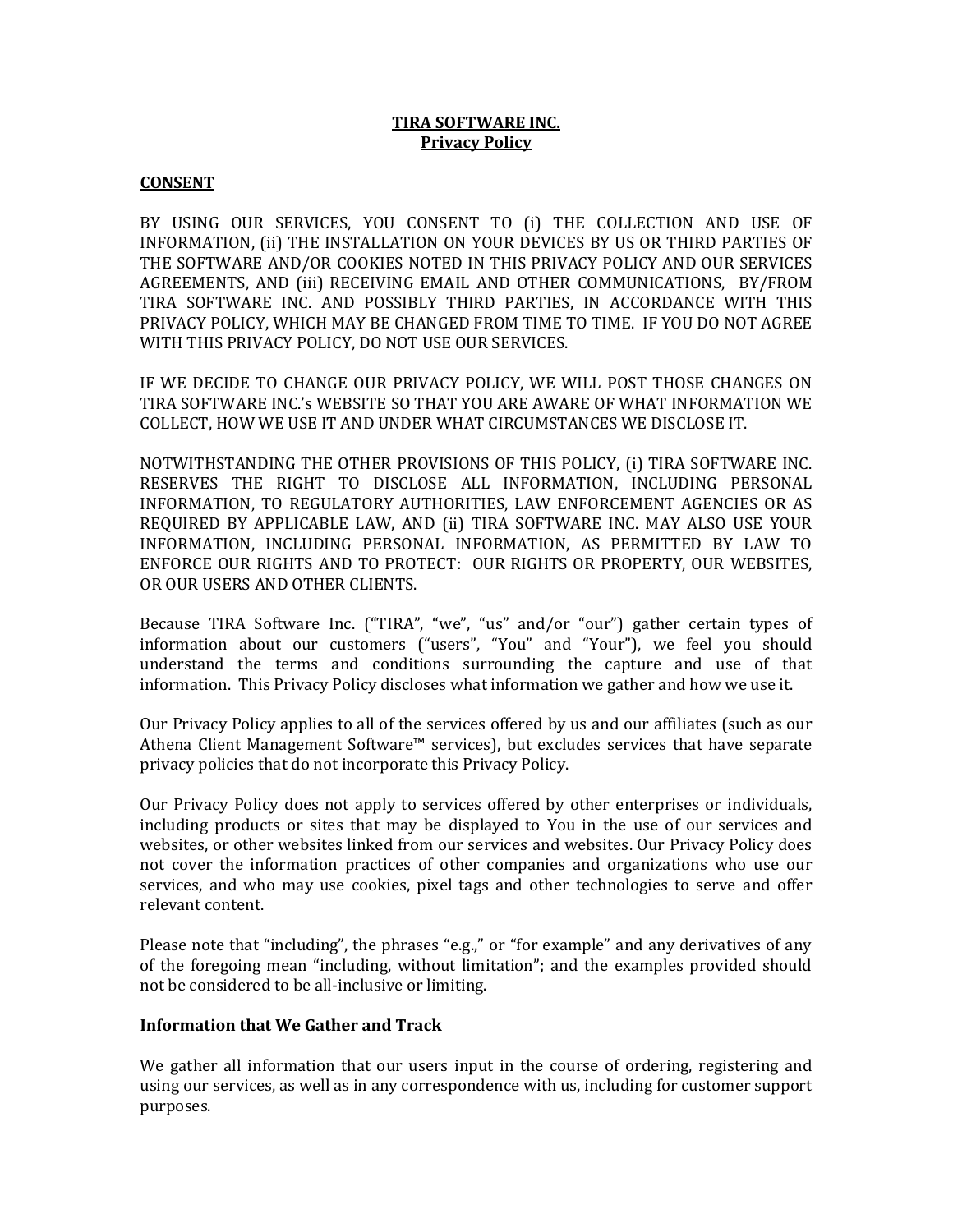This includes all information that is required to order, register to use and pay for our services, and all optional, voluntary submissions that You input into our websites and into our services.

We also gather information derived from Your use of our services and visits to our website(s). This includes log data, Your IP address and similar information that is generated when You use our services and/or our software programs, and includes from where and when you log into our services, what devices You use to access our services, when You enter or leave our website(s), where you go on our website(s) what aspects You use of our services, who You interact within our user community, e-mails and e-mail logs, live chat logs, passwords etc. This information can be linked by us to the individual user.

# **Cookies**

We may place a text file called a "cookie" in the browser files of your computer or other device. The cookie itself does not contain personal information, although it will enable us to relate your use of our website(s) and services to information that you have specifically and knowingly provided. But the only personal information a cookie can contain is information that You yourself supply. We use cookies to track user traffic patterns (as described above).

You can refuse cookies by turning them off in your browser. If You have set your browser to warn You before accepting cookies, You will receive the warning message with each cookie. You do not need to have cookies turned on to view the public parts of our website(s), however You do need cookies to use our services.

### **Accessibility of Your Information**

You have control over, and You are responsible for, which individuals use the Athena Client Management Software™ services. This is done when you acquire our services and by specific actions that You take from time to time when using our services.

### **Our Use of the Information**

We do not sell Your personal information to third parties.

Unless we have received explicit consent from You to divulge personal information to a third party, we will not disclose personal information about an individual user or You except as reasonably necessary to provide the services that You ordered and/or registered for, or as noted in this Privacy Policy.

However, information we collect from you and the individual users may be transferred to a third party, during the course, or as a result, of a sale, acquisition, merger, financing, insolvency or bankruptcy involving us. In addition we may provide such information to our suppliers providing us with goods and services related to providing You our services (e.g. our cloud service provider(s) and third party software maintenance service providers).

We reserve the right to send out notices and information, including third party notices and information, that we think will be of interest to our users, and Your use of our services constitutes your consent to receiving these communications. You can opt out of receiving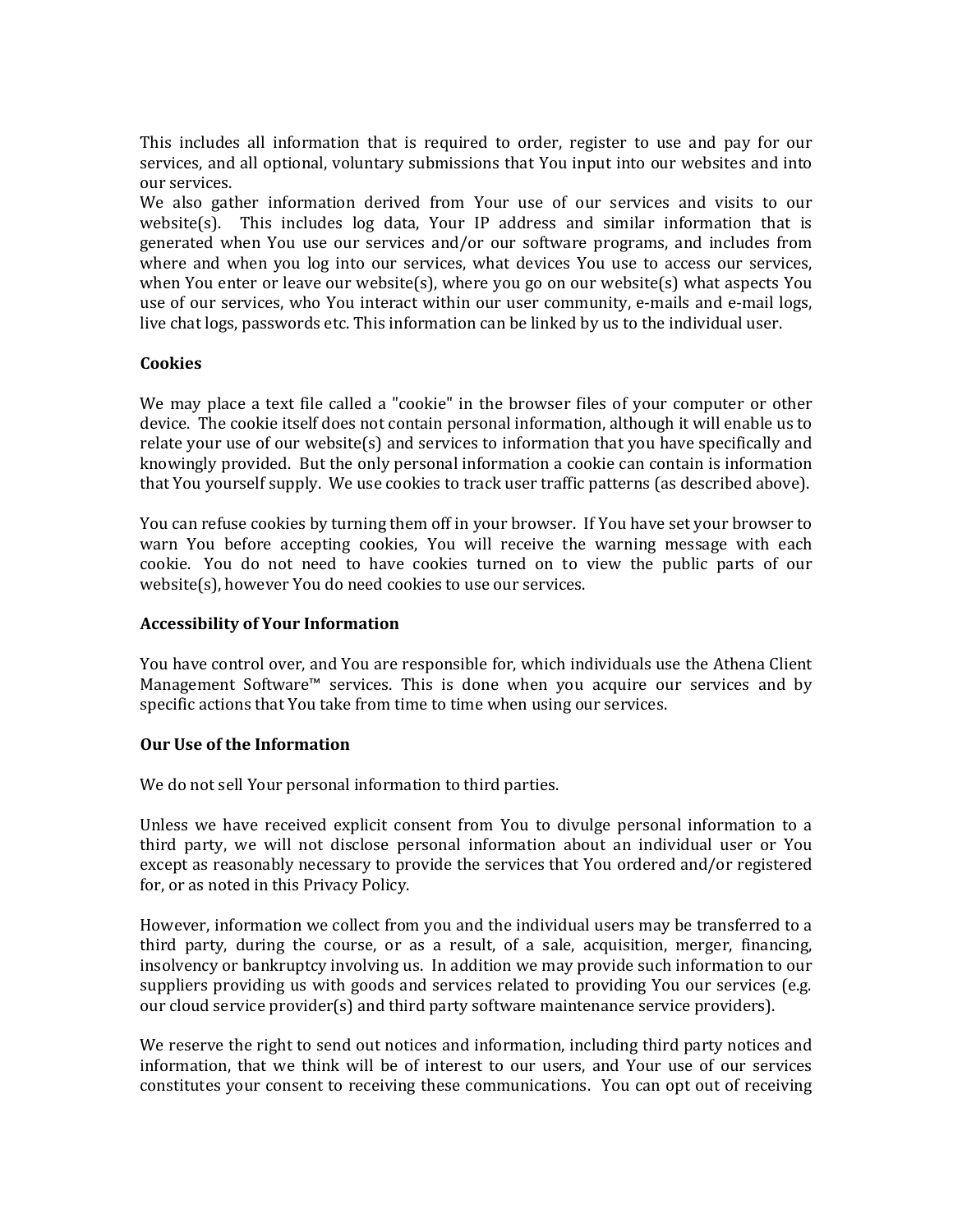these communications by going to the unsubscribe link embedded in the communication and following the procedure described there.

We use the information that You provide to us and that we gather to provide our services including billing and support, to tailor materials to suit your needs, and to help our clients better understand our users demographics.

### **Protection of the Information**

We have implemented commercially available security measures to secure Your information, and we use reputable cloud service providers to provide the Athena Client Management Software™ services including data storage related to our services. But because our services are web based and are accessible by mobile devices, we cannot guarantee that any information you submit to us will be free from unauthorized intrusion that could result in in being accessed, disclosed, altered or destroyed. We also cannot guarantee that other technical issues, including software coding errors, may not result in an inadvertent disclosure, alteration or destruction of Your information.

You control your own password, and should ensure that it is secure and strong. Also remember that Your communications with us using e-mail, IM and similar means are not encrypted, and thus potentially vulnerable. Please ensure that You have appropriate back up for all Your information.

As a result, we shall not be responsible or liable for any loss of privacy, disclosure of information, harm, damage or loss that may result from unauthorized access to or disclosure of any information that You have provided to us or transmitted through or to our services. Please also refer to the applicable agreement for the service you are using regarding further limitations in respect of our liability.

### **Linking to Other Sites**

Please note that other websites that are linked to our website(s) either on this website or on the other website may have different privacy policies and practices; please review the privacy policy notices on those websites and for further details about how they handle personal information.

We are not responsible or liable for such parties' use of Your information.

### **Data Retention**

We may retain the information that You provide and the information we collect in connection with our websites and our services indefinitely. However if You notify us in accordance with our applicable User Agreement that you no longer want to use a service, or we terminate Your use of our service(s), we will deactivate your profile and related information so that it is no longer readily available to others or to You.

Within a reasonable period of time after a termination, we will not use Your personal information except as reasonably necessary for us to enforce this Privacy Policy and/or our User Agreement, to comply with obligations imposed upon us by law or regulation, or to resolve any disputes between You and others. We will, however, continue to use the